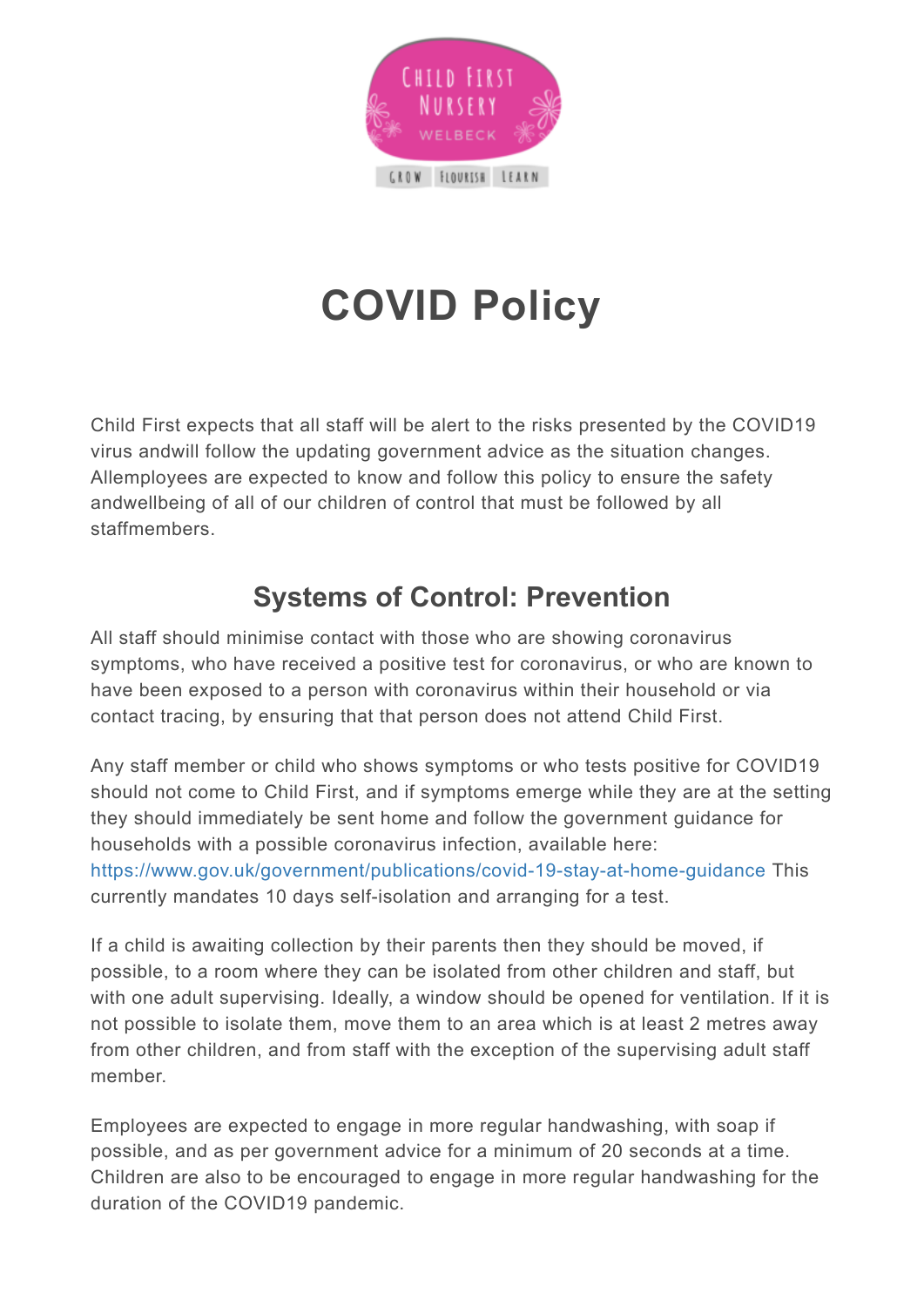

Employees must follow the government "Catch It, Bin It, Kill It" approach to ensure positive respiratory hygiene in setting.

Immediately put tissues into a disposable rubbish bag and, straight away, clean hands with soap and water or use a hand sanitiser. Staff must ensure younger children are helped to ensure that they properly wash their hands.

An enhanced approach to cleaning must be used, including more regular use of virucidal sprays, bleach wipes and detergents on regularly touched surfaces. Normal child safety protocols should be followed in the use of such chemicals. Example surfaces include:

- door handles
- handrails and bannisters
- table and counter tops
- play equipment and furniture
- toys
- such electronic devices as are allowed in the setting

Where possible,social distancing should be observed. Although much more difficult with children, this is imperative with colleagues, parents and professional visitors. Regular assessments should be made as to whether the layout of each environment is helping to ensure proper distancing.

Government restrictions on group sizes have been limited. However, as per government advice, groups of children at Child First, such as are organised by age or a differing schedule, should not be mixed to minimise risk of spread. Parents should also be encouraged to minimise the amount of settings their child attends to reduce risk to children, staff and families of those at Child First.

Where necessary, proper PPE is to be worn. As per government guidelines, for childcare settings these are limited circumstances: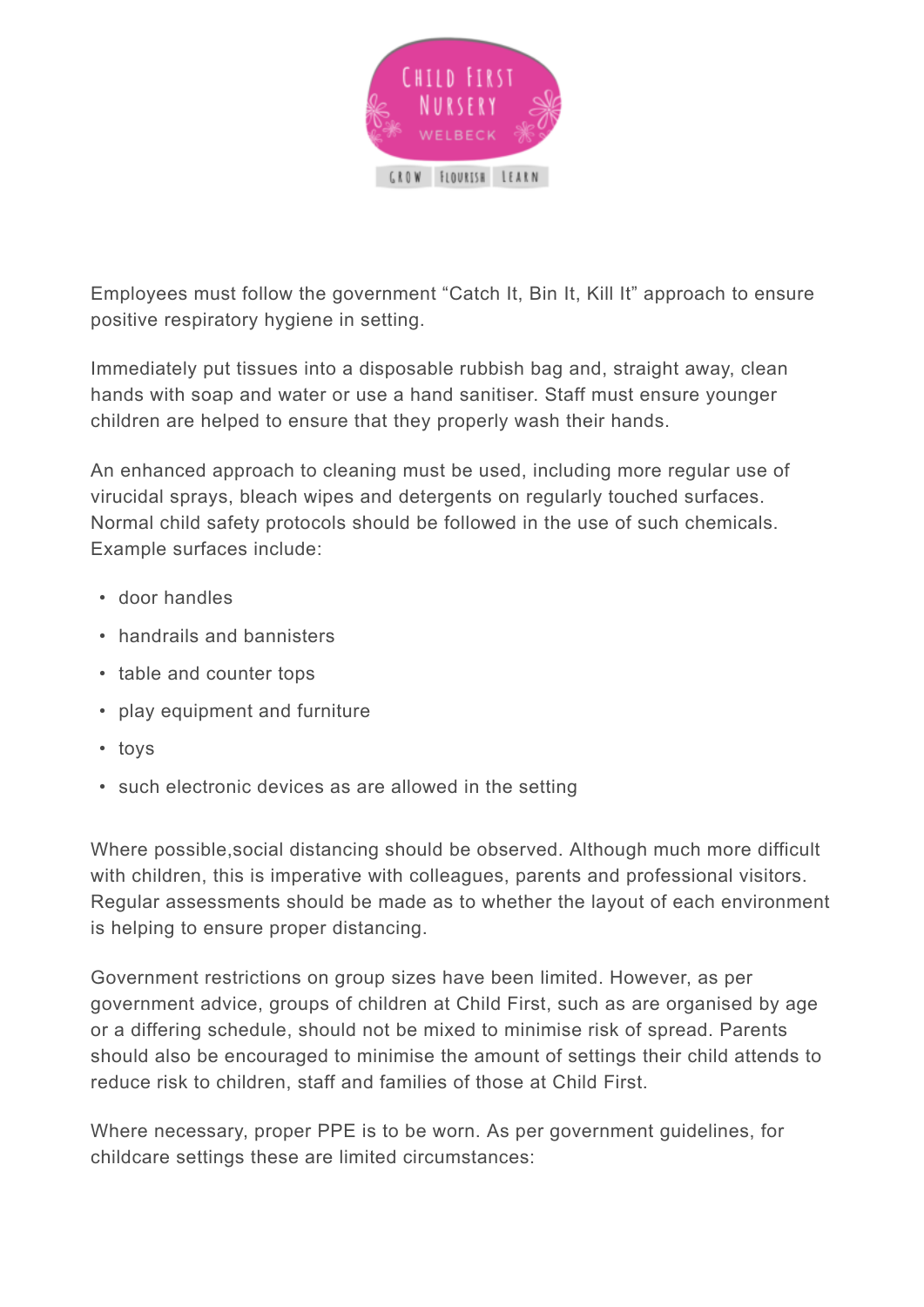

- If a child becomes ill with coronavirus symptoms and proper social distancing of 2 metres plus cannot be maintained.
- When engaging in Aerosol Generating Procedures (AGP's) as outlined here: [https://www.gov.uk/government/publications/safe-working-in-education-childcare](https://www.gov.uk/government/publications/safe-working-in-education-childcare-and-childrens-social-care/safe-working-in-education-childcare-and-childrens-social-care-settings-including-the-use-of-personal-protective-equipment-ppe#aerosol-generating-procedures-agps)[and-childrens-social-care/safe-working-in-education-childcare-and-childrens](https://www.gov.uk/government/publications/safe-working-in-education-childcare-and-childrens-social-care/safe-working-in-education-childcare-and-childrens-social-care-settings-including-the-use-of-personal-protective-equipment-ppe#aerosol-generating-procedures-agps)[social-care-settings-including-the-use-of-personal-protective-equipment](https://www.gov.uk/government/publications/safe-working-in-education-childcare-and-childrens-social-care/safe-working-in-education-childcare-and-childrens-social-care-settings-including-the-use-of-personal-protective-equipment-ppe#aerosol-generating-procedures-agps)[ppe#aerosol-generating-procedures-agps](https://www.gov.uk/government/publications/safe-working-in-education-childcare-and-childrens-social-care/safe-working-in-education-childcare-and-childrens-social-care-settings-including-the-use-of-personal-protective-equipment-ppe#aerosol-generating-procedures-agps)

PPE may be ableto be sourced via the local authority. The manager should check for such provision regularly via this tool: [https://www.gov.uk/guidance/personal](https://www.gov.uk/guidance/personal-protective-equipment-ppe-local-contacts-for-care-providers)[protective-equipment-ppe-local-contacts-for-care-providers](https://www.gov.uk/guidance/personal-protective-equipment-ppe-local-contacts-for-care-providers)

Otherwise, it is the responsibility of Child First to provide adequate PPE to cover the above circumstances requiring the wearing of PPE.

Spaces must be kept as well ventilated as possible.

This means opening windows, *when it is safe to do so*. In colder weather windows should be opened just enough to provide constant background ventilation. Where possible,such as when a room has been cleared, windows should be opened more fully to replenish the air in the room. For safety's sake higher windows should be opened before lower windows that are more accessible to children.

Enhanced food preparation and hygiene must be observed, both in terms of food for children and for staff. All staff are expected to engage in thorough handwashing for more than 20 seconds both before preparing food and before and after handling used plates, utensils and other items.

All staff should acquaint themselves with the NHS Test and Trace process at <https://www.gov.uk/guidance/nhs-test-and-trace-how-it-works>

#### **Systems of Control: Responding to Infection**

If a case of infection is discovered in setting, all staff members must be wiling to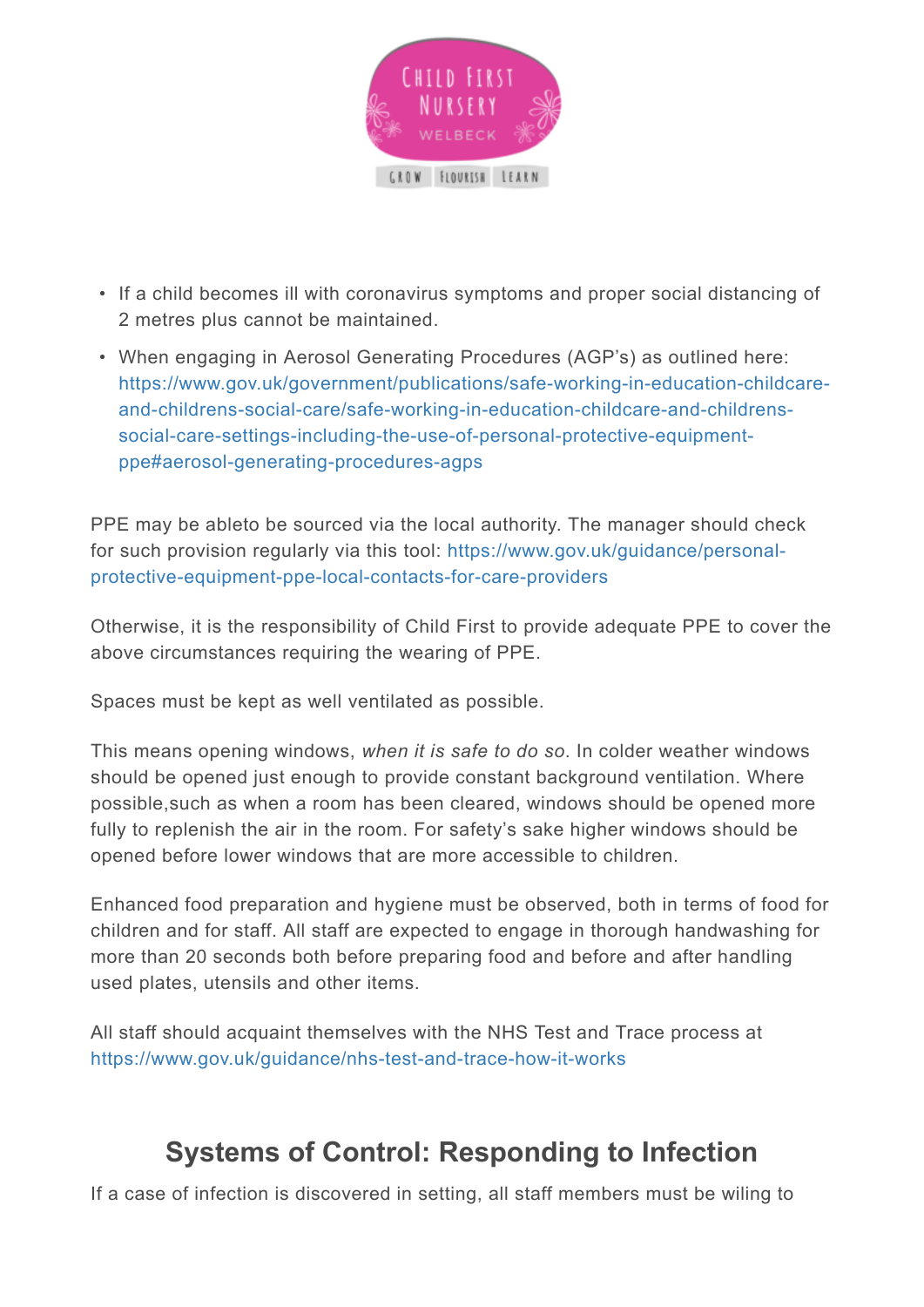

follow the full NHS Test and Trace procedure. Child First must ask all staff members, parents and stakeholders to immediately disclose the results of any test.

Staff members are encouraged to download the NHS COVID19 app, although must remember that personal devices must not be on their person whilst at work. <https://covid19.nhs.uk/pdf/introducing-the-app.pdf>

If somebody in our setting has tested positive for COVID19, the following procedure must befollowed:

1. OFSTED must be immediately notified. This is via the usual incidence report link here, but during the process selecting the option "Child or member of staff testing positive for COVID-19, or closure due to COVID-19": [https://www.gov.uk/](https://www.gov.uk/guidance/report-a-serious-childcare-incident) [guidance/report-a-serious-childcare-incident](https://www.gov.uk/guidance/report-a-serious-childcare-incident)

Important details to include in the report are:

Was there a positive test?

Was this a member of staff or a child?

**Key dates:** When first detected, when confirmed positive for COVID19, When and If the setting is closing and how long for.

**Who was there:** How many children were in setting at the time, and how many staff?

Whether or not the local authority has been notified, and Public Health England via the DfEhelpline.

- 2. The manager must telephone the **DfE Coronavirus Helpline**. This can be reached by calling **0800 046 8687** and selecting option 1 for advice on the action to take in response to a positive case. You will be put through to a team of advisers who will inform you what action is needed based on the latest public health advice.
- 3. ALL staff should make themselves aware of the Public Health England (PHE) Action Card, and it should be on display in staff areas and reception: [https://coronavirusresources.phe.gov.uk/reporting-an-outbreak/resources/](https://coronavirusresources.phe.gov.uk/reporting-an-outbreak/resources/Education-Action-Cards/) [Education-Action-Cards/](https://coronavirusresources.phe.gov.uk/reporting-an-outbreak/resources/Education-Action-Cards/)

There is also a reference document on the GOV.UK website that is updated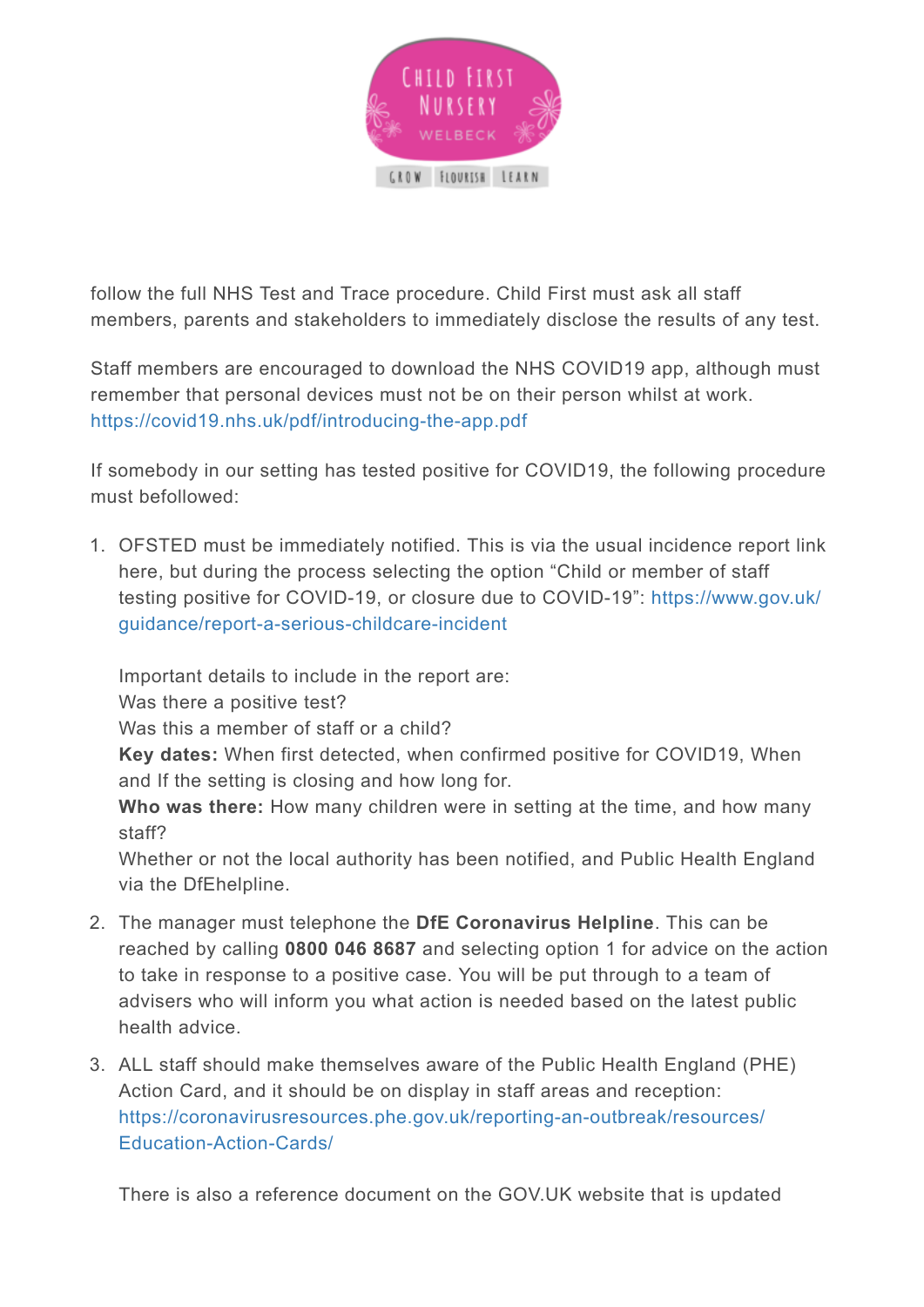

#### here: [https://assets.publishing.service.gov.uk/government/uploads/system/](https://assets.publishing.service.gov.uk/government/uploads/system/uploads/attachment_data/file/947315/EY_close_contact_actions_document.pdf) [uploads/attachment\\_data/file/947315/EY\\_close\\_contact\\_actions\\_document.pdf](https://assets.publishing.service.gov.uk/government/uploads/system/uploads/attachment_data/file/947315/EY_close_contact_actions_document.pdf)

The DfE Helpline will provide insight and advice as to whether Child First is recommended to close or follow other advisory action in the wake of a positive COVID19 test. They will also provide necessary parental contact templates, in line with PHE and DfE protocols. However good record keeping should be maintained to help PHE and DfE make appropriate recommendations, such as of group sizes and any inter-group mixing.

It may be that Child First does not identify a case with a positive test directly, but that we are notified by our PHE local health protection team, who may follow-up if they think somebody in our setting has been exposed to COVID19, and will provide advice at that time.

#### **Admitting Children Back to Setting:**

We will not request evidence of a negative test or other medical evidence before welcoming children back. However the manager should refuse to admit a child back to Child First if they think, with reason, that the child carries a risk of spreading coronavirus to others within the setting. This must be balanced according to the latest PHE advice.

If one or more of the following apply:

- 1. The number of cases at Child First exceeds 2 within a 2 week window
- 2. Despite all reasonable action there is evidence that cases are spreading within the setting
- 3. Staff feel that this may necessitate closure of Child First
- 4. A child or staff member has been hospitalised by the coronavirus
- 5. We are subject to local media interest

Then a manager should contact the local **Health Protection Team** immediately.

## **Systems of Control: Visitors**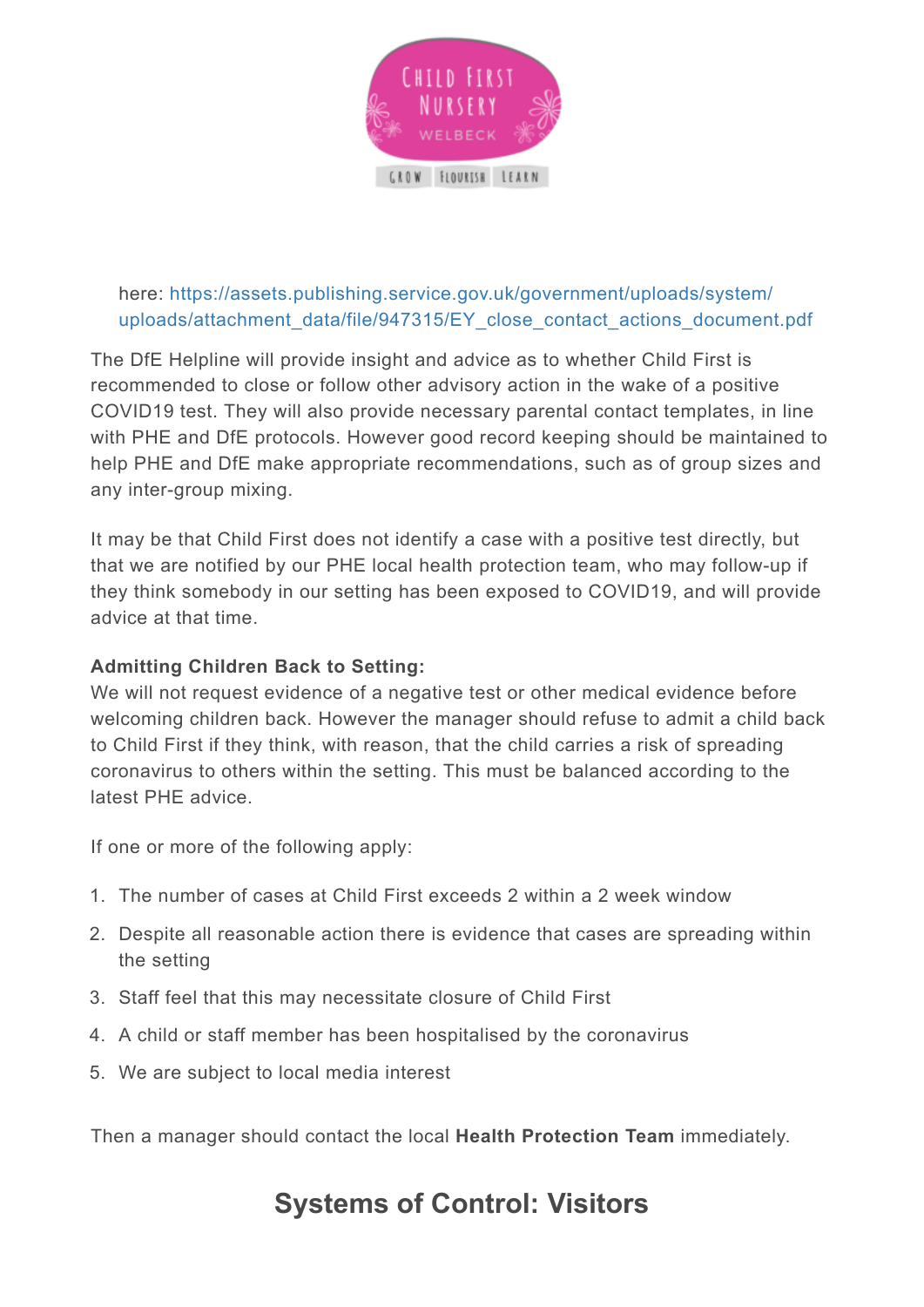

Site visits should be kept to the absolute minimum necessary.

Where possible, we should endeavour to conduct virtual or video call tours for parents and guardians interested in signing their child up for a place at Child First.

Visitors who aren't staff or parents should wear face coverings where possible, unless medically excempt

Visitors should engage in enhanced hand washing procedures and "Catch It, Bin It, Kill It", and be made aware that this is policy. This also means where possible to maintain a stock of hand cleaning gel.

Where possible, visits should be held after our normal operating hours.

Parents may still settle children, but the working policy will limit these periods to an hour and parents should be made aware that this is our general policy on this matter, as per government recommendations. However flexibility can be applied subject to circumstance.

Parental visits to setting should be kept to essential, and they should be purposeful.

Essential visits from external professionals should continue, such as for SEND therapies.However where possible and where it does not impact the welfare of our children, visits should be virtual.

All visitors must follow the Systems of Control as laid out in this policy, and they should be made aware of the totality of this policy, before attending the setting inperson.

#### **Recruitment**

Recruitment should continue as normal in line with the Recruitment Policy. However, to keep all visitors to a minimum interviews and meetings should be kept to video calls and virtual meetings where possible.

All candidates must follow the Systems of Control as laid out in this policy, and they should be made aware of the totality of this policy, before attending any in-person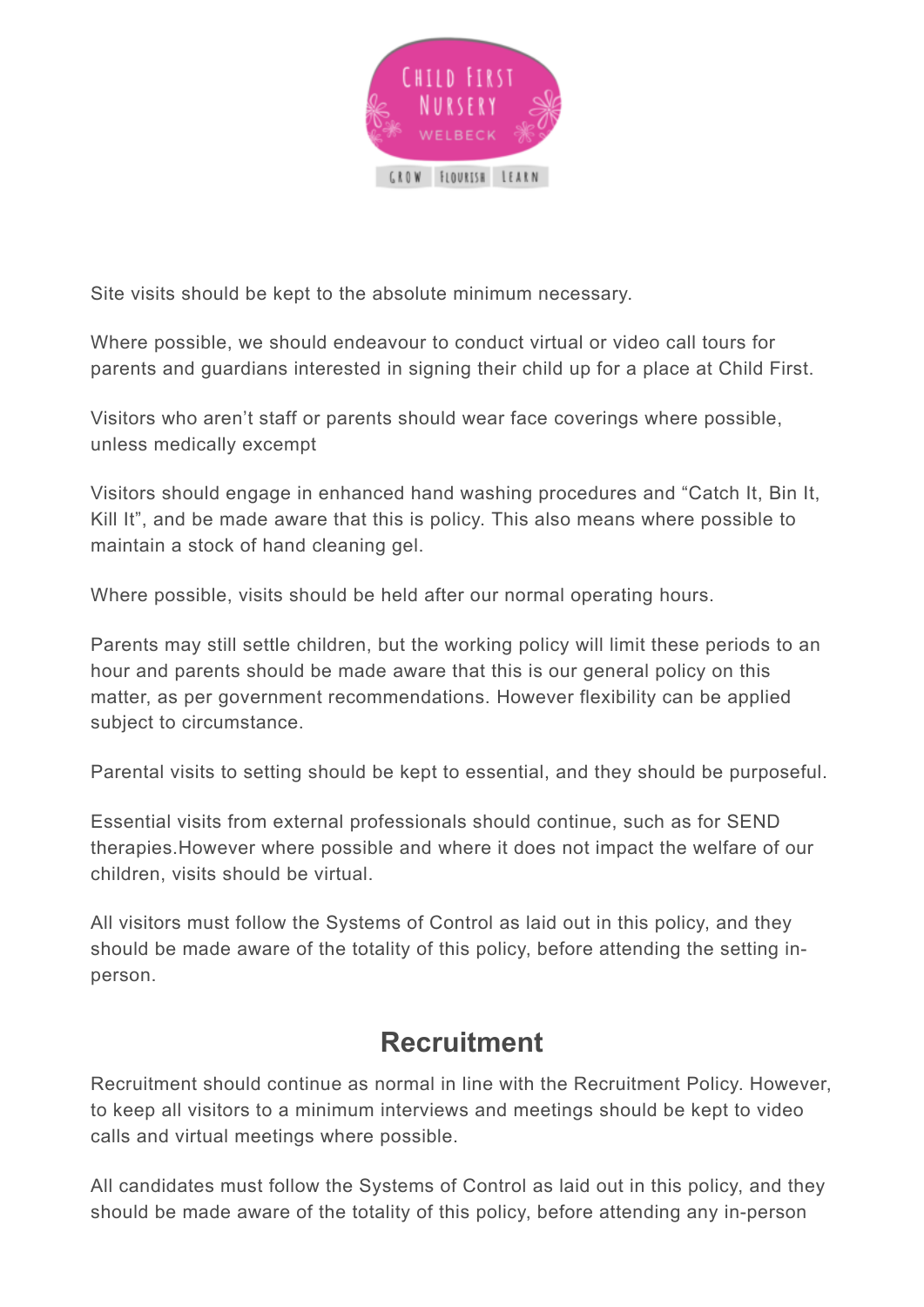

sessions.

Nothing in this policy can prevent Child First from adhering to existing safer recruitment practices and statutory pre-employment checks.

All visitors must follow the Systems of Control as laid out in this policy, and they should be made aware of the totality of this policy, before attending the setting inperson.

## **Musical and Creative Play**

Musical and Creative Play can continue providing staff ensure that social distancing is followed, and risk assessments are covered for DROPLET and AEROSOL risk.

Measures to take include:

- Playing instruments and singing in groups shouldtake place outdoors wherever possible.
- If indoors, use a room with as much space as possible, for example, larger rooms - rooms with high ceilings are expected to enable dilution of aerosol transmission
- If playing instruments indoors, socially distance each child 2 metres apart
- Limit the numbers to account for ventilation of the space, it is important to ensure good ventilation - advice on this can be found at the government resource for air conditioning and ventilation during the coronavirus outbreak
- Avoid sharing instruments where possible, **particularly** woodwind instruments

If at any time our local area is subject to Tier 3, 4 or 5 restrictions then no performances of any sort can be held.

## **Messy Play**

Risk Assessments should be conducted for all Messy Play activities, particularly those involving mud, water or malleable play activities. These should consider: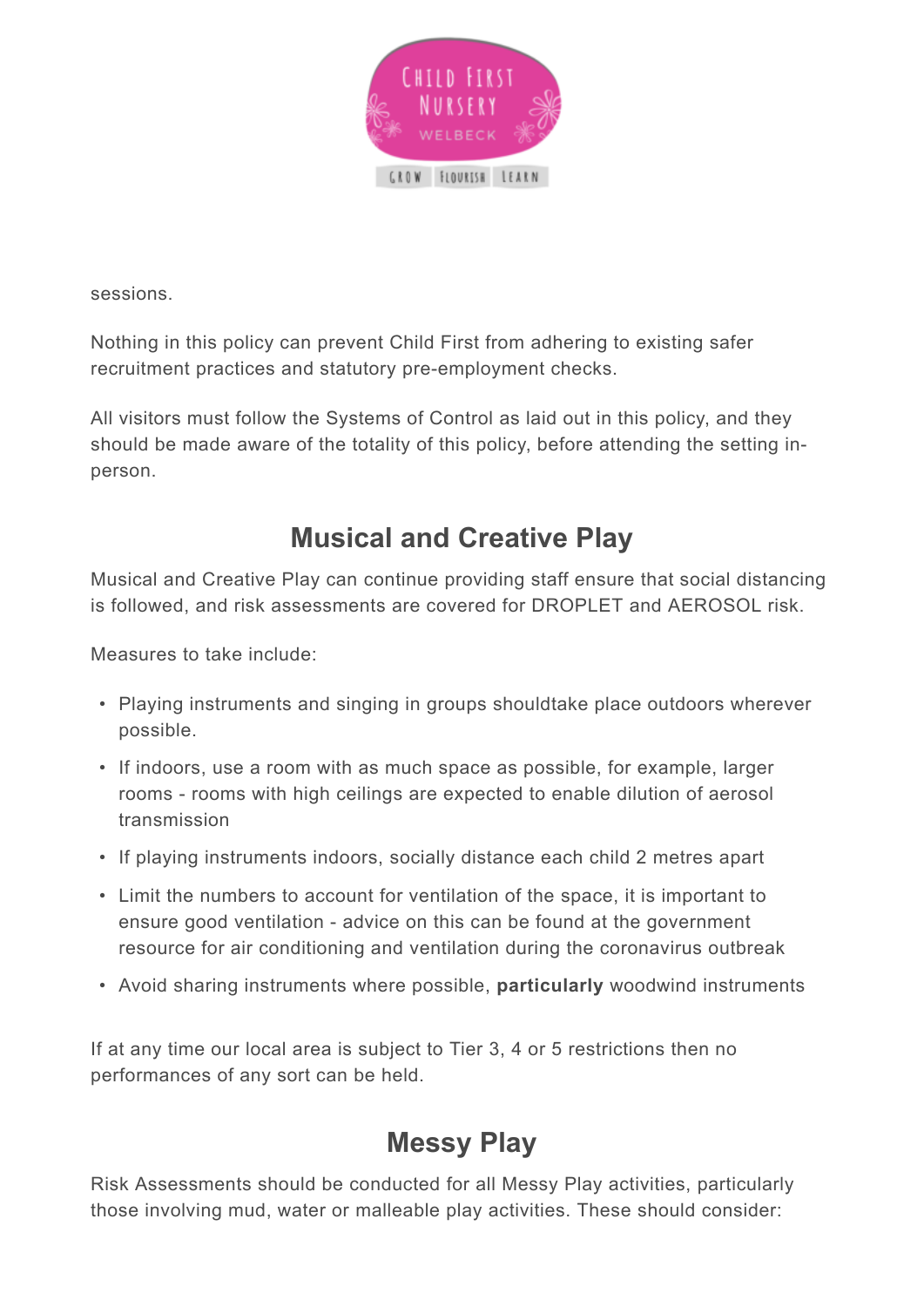

- Will these activities involve groups of 15 or more handling the same materials?
- Will anybody outside of the children's group have come into contact with the materials?
- Can the material be cleaned? If so, how?

Children should wash their hands before and after **all** Messy Play activities, as should staff.

#### **Trips and Visits**

As per government advice, where possible outdoor space **should be used in preference to indoor spaces.**

Trips are not permitted during this period of National Lockdown.

#### **Local Restrictions**

Child First and its staff will keep up to date on all local restrictions, such as what is and isn't advised in our local tier. The manager should regularly check, on at least a 2 weekly basis, the latest government guidance on the tiers structure available here: <https://www.gov.uk/guidance/local-restriction-tiers-what-you-need-to-know>

The manager should regularly check, on at least a 2 weekly basis, for any changes in the government's Contingency Framework for Early Years settings here: [https://www.gov.uk/government/publications/coronavirus-covid-19-contingency](https://www.gov.uk/government/publications/coronavirus-covid-19-contingency-framework-for-education-and-childcare-settings)[framework-for-education-and-childcare-settings](https://www.gov.uk/government/publications/coronavirus-covid-19-contingency-framework-for-education-and-childcare-settings)

#### **Managing Parental Concerns**

All staff are to be mindful and sympathetic to the concerns of parents who do not want to subject their child to risk from COVID19 infection. Particularly if those children are:

• known to have clinical vulnerabilities, or if they live with a vulnerable or shielding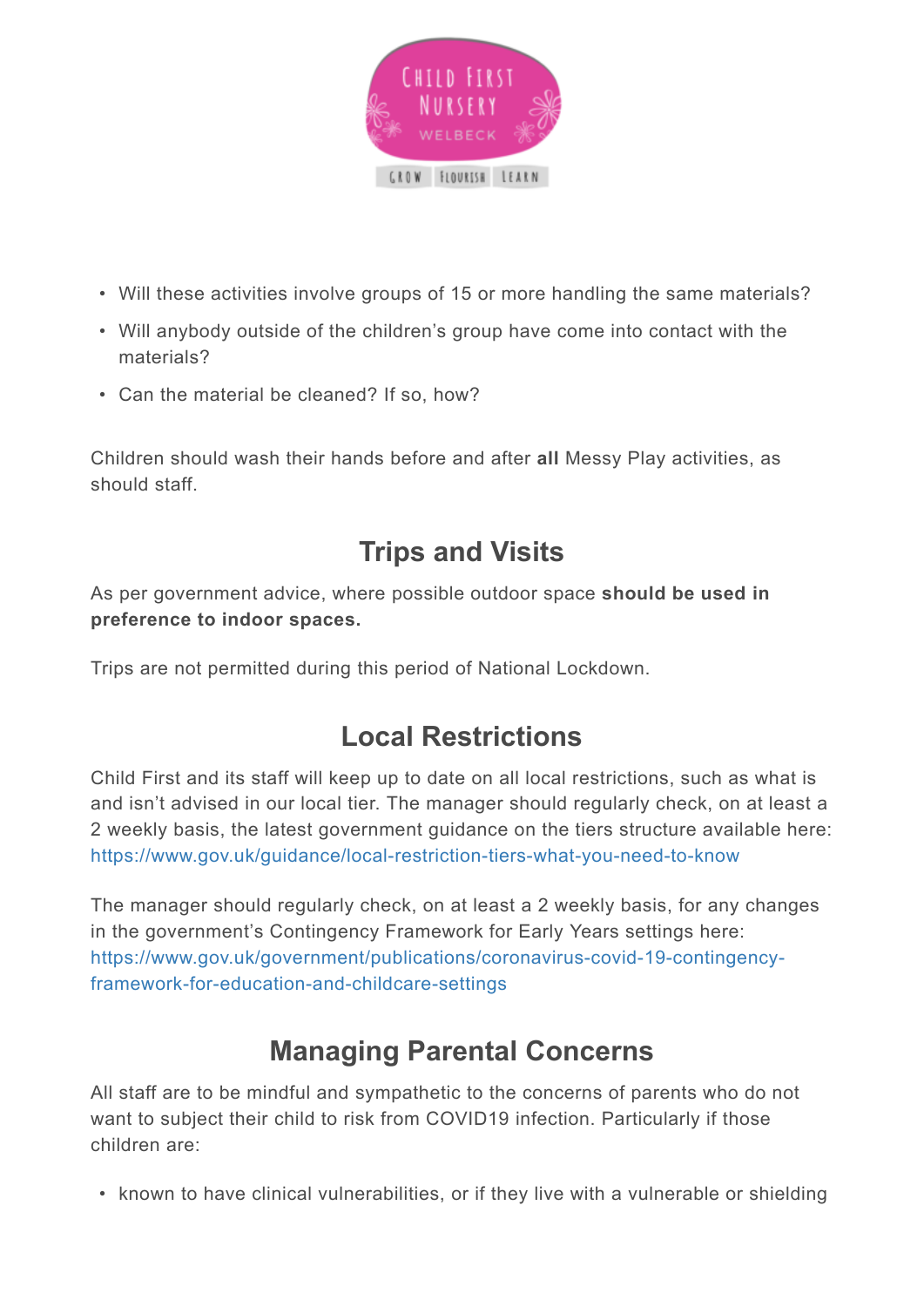

person

• From a BAME family concerned about the increased risk to their person.

#### **Managing Squeezes on Places**

Although Child First and other settings are currently permitted to run operate at maximum capacity, this may change. Under those circumstances priority for places should be given, in order, to:

- Vulnerable children and children of critical workers
- 3-4 year olds,most of all those soon to transition to reception
- Going down subsequently in age order

#### **Managing Changes to Operating Hours**

Should the circumstances of the virus force a major change in operation, such as our opening hours, The manager should, as per government guidelines:

- let Ofsted know by sending an email to [enquiries@ofsted.gov.uk](mailto:enquiries@ofsted.gov.uk) with 'change in operating hours' in the subject field
- in the body of the email, confirm our **unique reference number** (URN) and the details of the change - the URN can be found on our previous registration, inspection report, and the Ofsted reports page

## **Managing Staff Shortage**

If short of staff, the Manager should contact the local authority to discuss emergency provision.

Staff returning from abroad should self-isolate for 10 days as per government advice. Staff must also make sure to ensure as far as practical that they can return easily from any overseas travel and will monitor government advice diligently.

## **Updating Insurance**

The manager and the Manager should regularly review as to whether the setting's